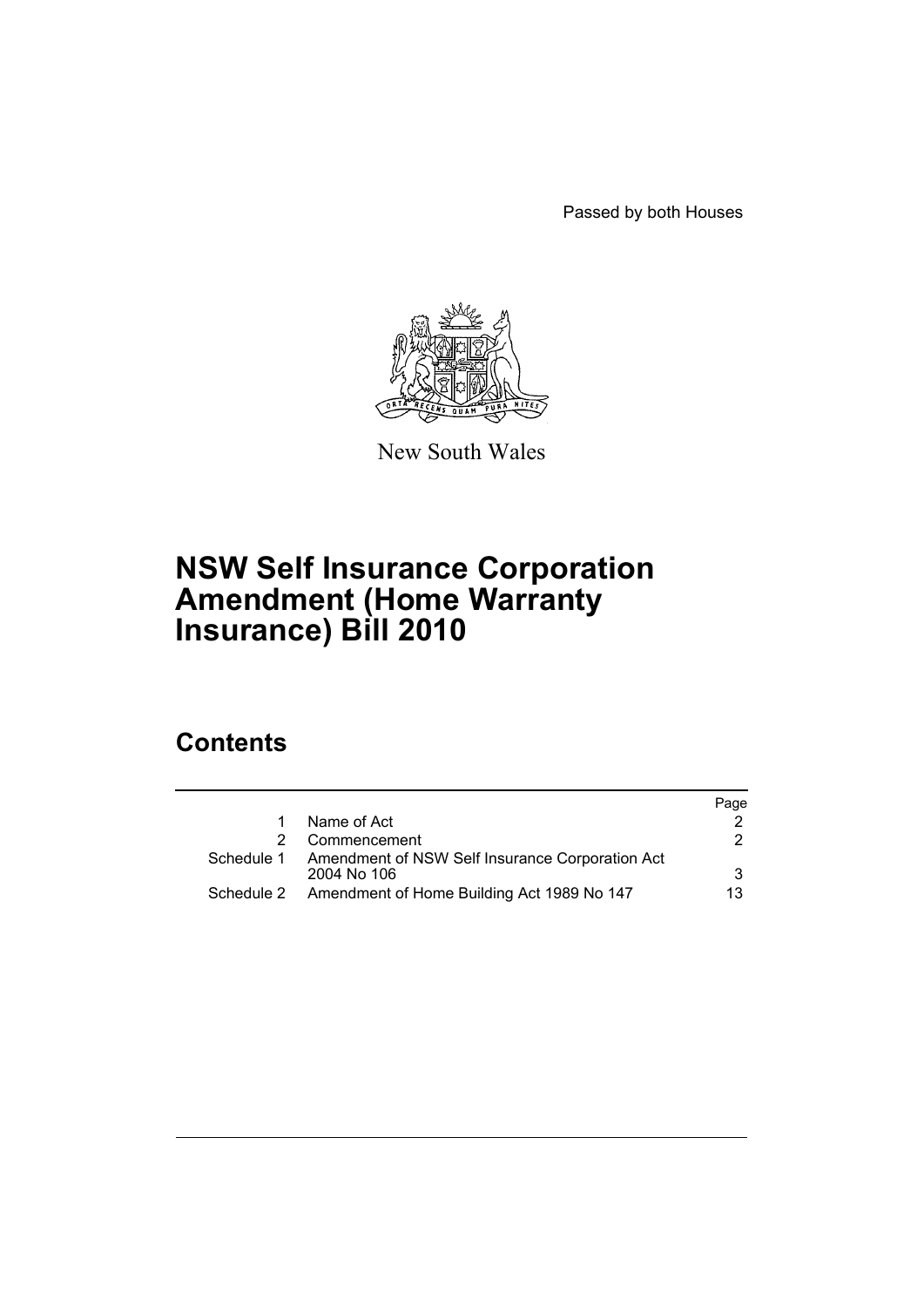*I certify that this public bill, which originated in the Legislative Assembly, has finally passed the Legislative Council and the Legislative Assembly of New South Wales.*

> *Clerk of the Legislative Assembly. Legislative Assembly, Sydney, , 2010*



New South Wales

# **NSW Self Insurance Corporation Amendment (Home Warranty Insurance) Bill 2010**

Act No , 2010

An Act to amend the *NSW Self Insurance Corporation Act 2004* to provide for the NSW Self Insurance Corporation to be the sole home warranty insurer for the State; and to make consequential amendments to the *Home Building Act 1989*.

*I have examined this bill and find it to correspond in all respects with the bill as finally passed by both Houses.*

*Assistant Speaker of the Legislative Assembly.*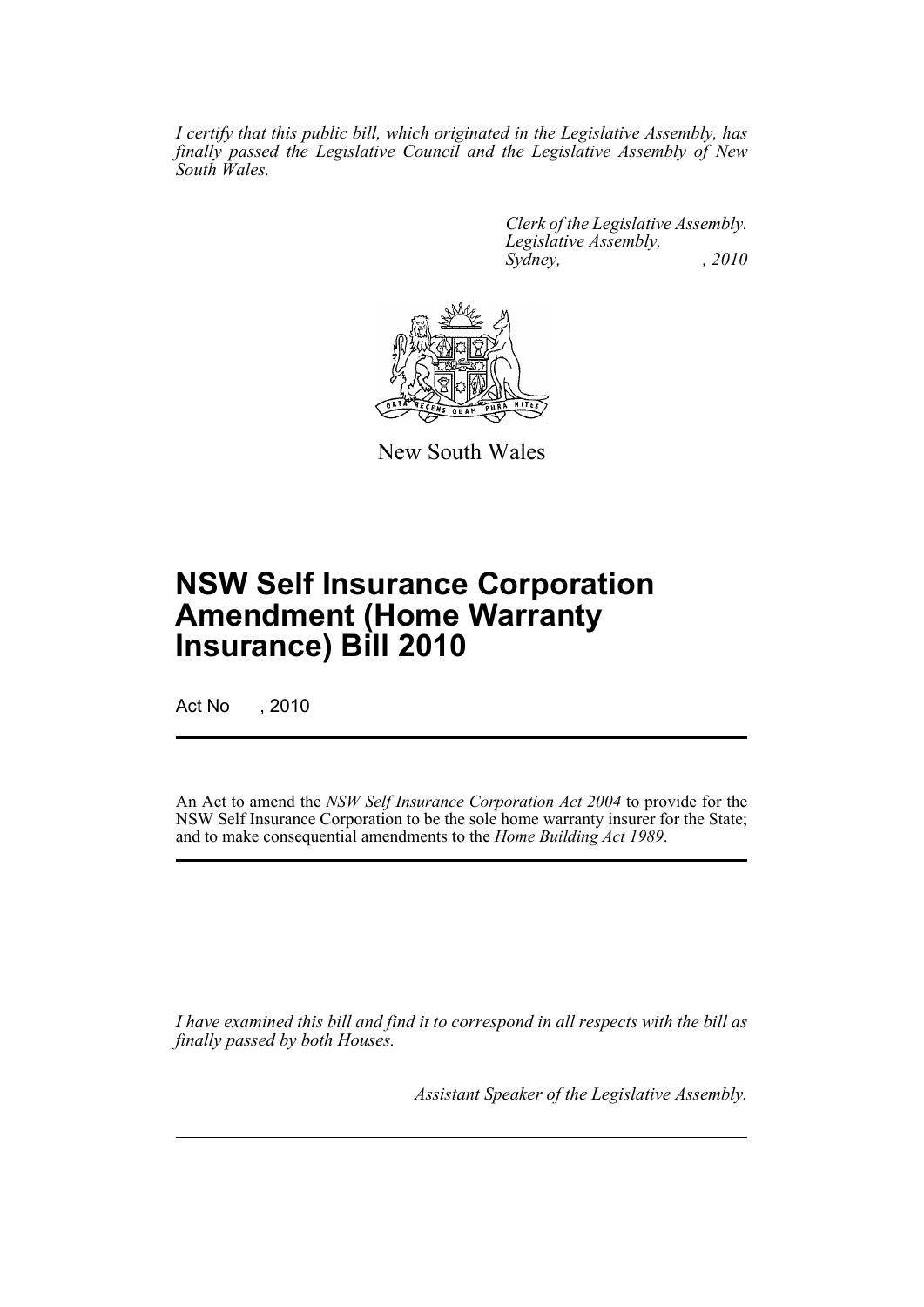# <span id="page-2-0"></span>**The Legislature of New South Wales enacts:**

# **1 Name of Act**

This Act is the *NSW Self Insurance Corporation Amendment (Home Warranty Insurance) Act 2010*.

# <span id="page-2-1"></span>**2 Commencement**

This Act commences on a day or days to be appointed by proclamation.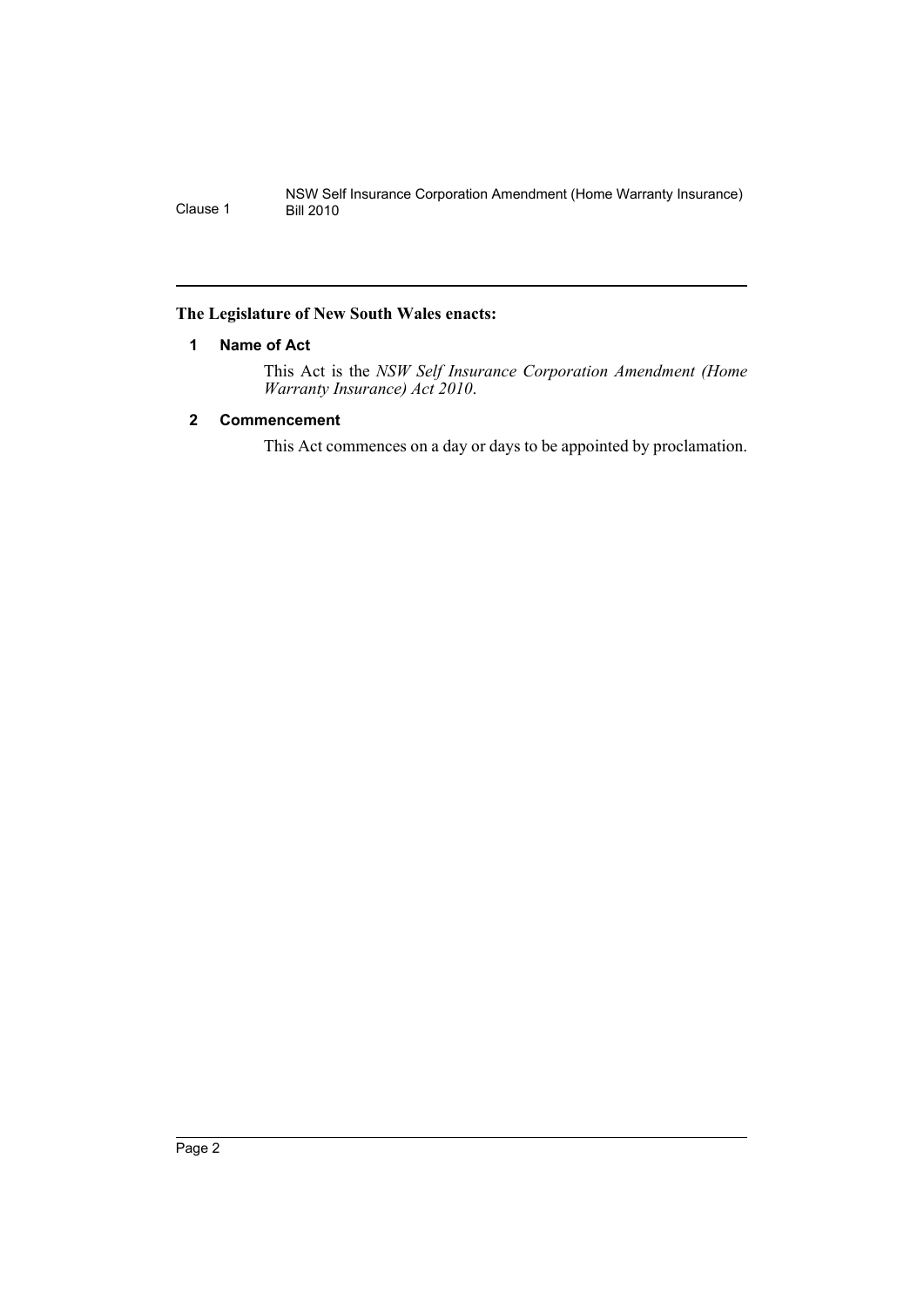Amendment of NSW Self Insurance Corporation Act 2004 No 106 Schedule 1

# <span id="page-3-0"></span>**Schedule 1 Amendment of NSW Self Insurance Corporation Act 2004 No 106**

#### **[1] Section 3 Definitions**

Insert in alphabetical order:

*builder* means a person who carries on the business of doing residential building work.

*building management service provider* means a person who provides builders with advice and other services concerning the management of builders' businesses (such as the management of financial risks).

*home warranty insurance* means insurance under a contract of insurance required to be entered into by or under Part 6 of the *Home Building Act 1989*.

*Home Warranty Insurance Fund* means the Fund established under section 12A.

*insurance agency arrangement*—see section 8A (4).

*insurance agent*—see section 8A (4).

*insurance intermediary* means an insurance broker or other person who enters into a contract, agreement or other arrangement with an insurance agent in connection with the provision of home warranty insurance by or on behalf of the Self Insurance Corporation.

*residential building work* has the same meaning as in the *Home Building Act 1989*.

*Self Insurance Fund* means the Fund established under section 11.

#### **[2] Section 3, definition of "Government managed fund scheme"**

Omit paragraph (b). Insert instead:

(b) are paid, or otherwise settled, by the State or by the Self Insurance Corporation on behalf of the State or an authority of the State,

but does not include any arrangement under which home warranty insurance is provided (or the Home Warranty Insurance Fund is managed) by or on behalf of the Self Insurance Corporation.

# **[3] Section 3 (2)**

Insert at the end of section 3:

(2) Notes included in this Act do not form part of this Act.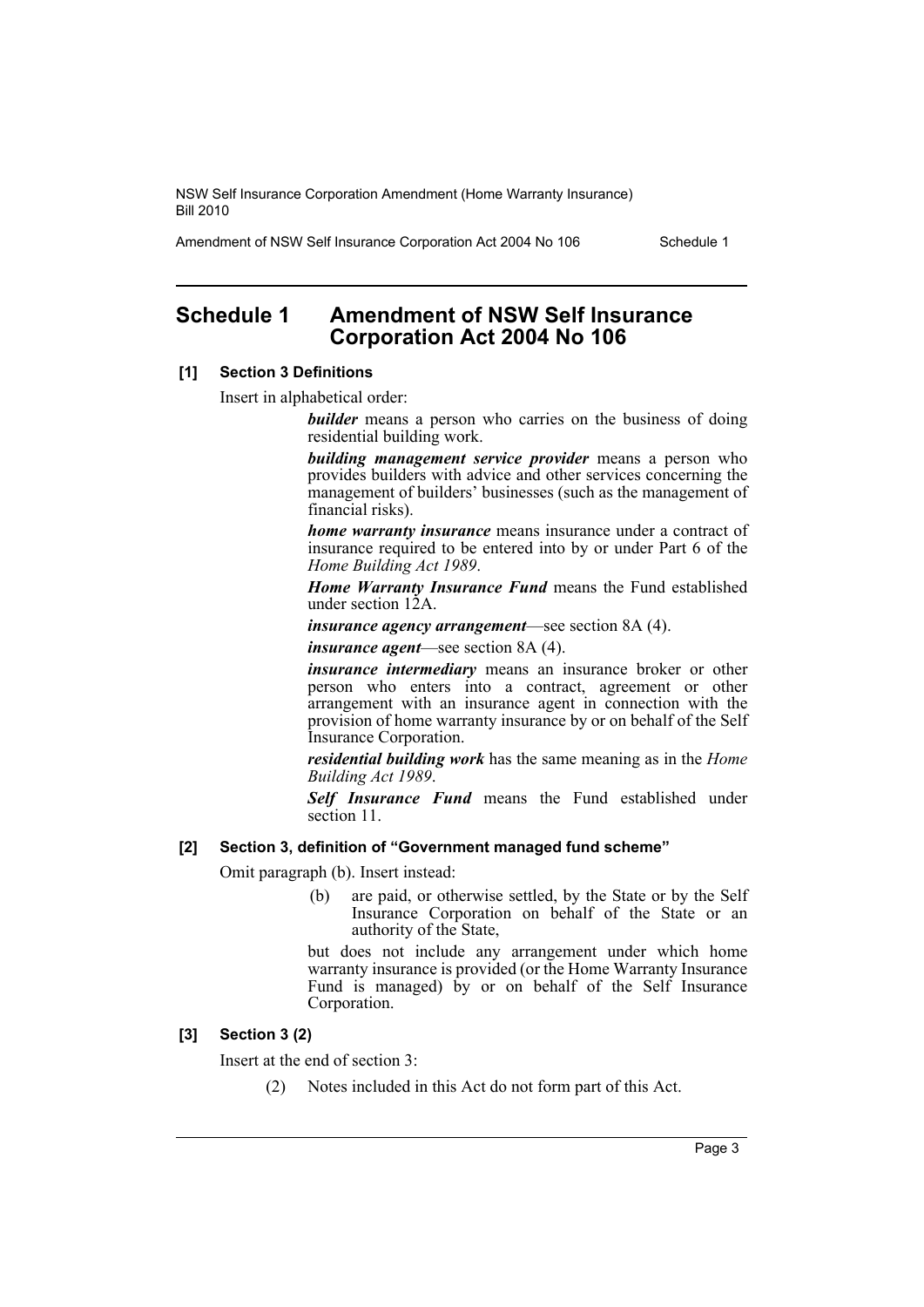Schedule 1 Amendment of NSW Self Insurance Corporation Act 2004 No 106

#### **[4] Sections 8A and 8B**

Insert after section 8:

#### **8A Specific functions in relation to home warranty insurance**

#### (1) **General functions**

The Self Insurance Corporation has the following functions with respect to home warranty insurance:

- (a) to carry on the business of providing home warranty insurance for building work done in New South Wales that requires such insurance under the *Home Building Act 1989*,
- (b) to manage the Home Warranty Insurance Fund,
- (c) to enter into contracts, agreements or other arrangements with building management service providers and other persons (including re-insurers) for services relating to the exercise of the Corporation's functions in connection with the provision of home warranty insurance and the management of the Home Warranty Insurance Fund.

**Note.** See section 50 of the *Interpretation Act 1987* concerning the powers of statutory corporations in exercise of their functions. These powers include the power to hold and otherwise deal with property.

#### (2) **Market practice and claims handling guidelines**

In exercising its functions with respect to home warranty insurance, the Self Insurance Corporation is to comply with any applicable guidelines issued under section 91A of the *Home Building Act 1989*.

**Note.** Section 91A of the *Home Building Act 1989* provides that the Minister administering that Act may issue guidelines with respect to appropriate market practices and claims handling procedures in connection with the provision of home warranty insurance by or on behalf of the Self Insurance Corporation.

(3) A failure to comply with any such guidelines does not affect the validity of any action taken (or omitted to be taken) by or on behalf of the Self Insurance Corporation in connection with the exercise of its functions with respect to home warranty insurance.

#### (4) **Insurance agents and intermediaries**

Without limiting subsection (1) (c), the Self Insurance Corporation may enter into contracts, agreements or other arrangements (*insurance agency arrangements*) for the appointment of persons to act as agents (*insurance agents*) for the Corporation concerning the exercise of any of the functions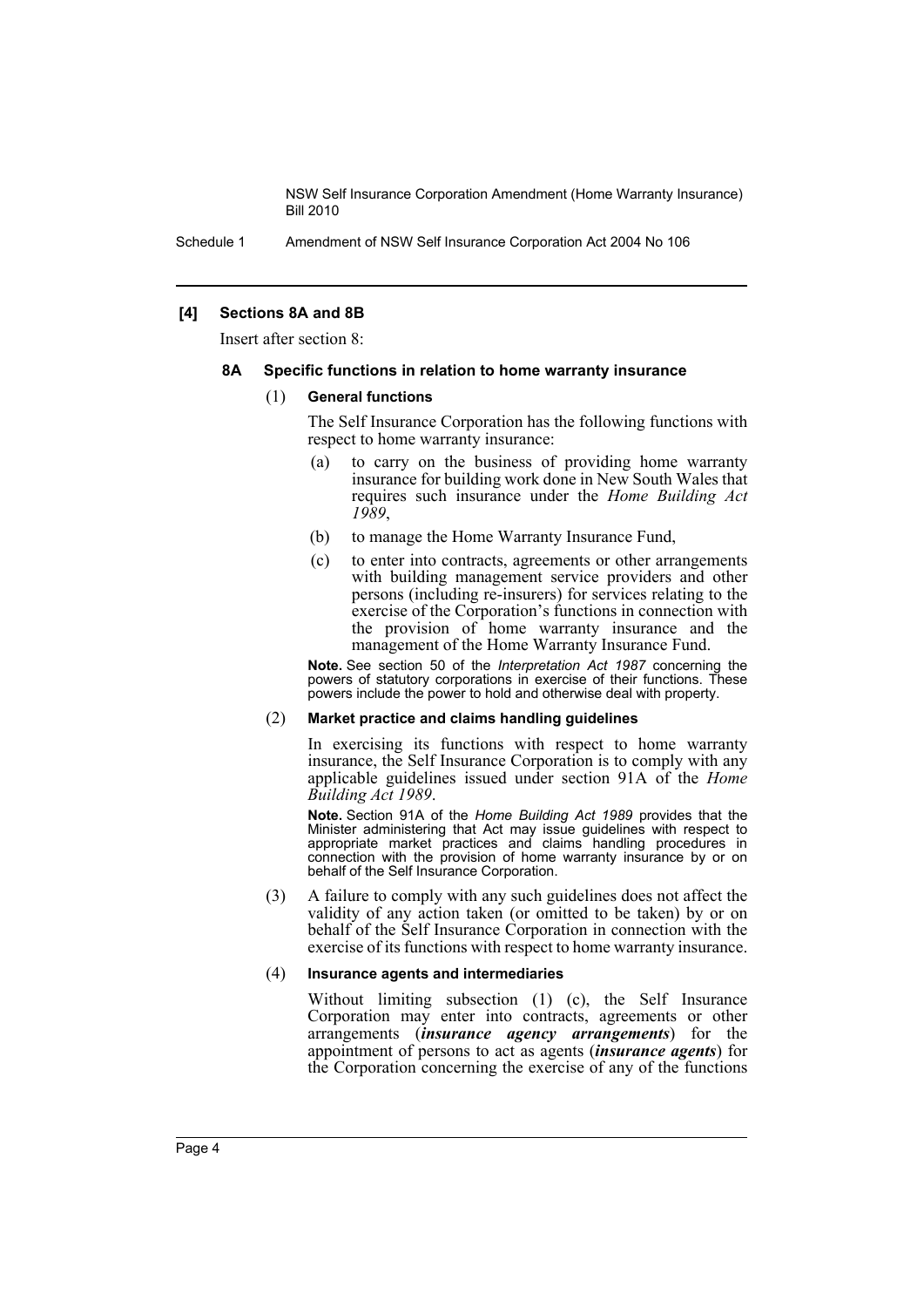Amendment of NSW Self Insurance Corporation Act 2004 No 106 Schedule 1

of the Corporation in connection with the provision of home warranty insurance.

- (5) An insurance agent is, in the exercise of functions under an insurance agency arrangement, subject to the direction and control of the Self Insurance Corporation as provided by the terms of the insurance agency arrangement.
- (6) A person incurs no personal liability for or in connection with a liability incurred by the person as an insurance agent for the Self Insurance Corporation in the exercise of functions in good faith with due care and skill and within the scope of the agent's actual authority to act.
- (7) Sections 12, 13 and 18 of the *Public Finance and Audit Act 1983* do not apply in relation to insurance agents or insurance intermediaries in relation to the carrying out of functions under insurance agency arrangements.

#### (8) **Requirements for providing home warranty insurance**

Without limiting subsection (1), the Self Insurance Corporation may require any of the following:

- (a) that a builder engage the services of a specified building management service provider (or a building management service provider belonging to a specified class of such providers) as a condition of home warranty insurance being provided in relation to residential building work done by the builder,
- (b) that a builder arrange for the provision of home warranty insurance only through a specified insurance agent or an insurance agent belonging to a specified class of insurance agents.

# **8B Trade practices authorisations**

- (1) The following are specifically authorised by this Act for the purposes of the *Trade Practices Act 1974* of the Commonwealth and the *Competition Code of New South Wales*:
	- (a) any insurance agency arrangement,
	- (b) the conduct of the parties to an insurance agency arrangement:
		- (i) in negotiating or entering into the arrangement, or
		- (ii) in performing the terms of the arrangement (including any terms that are to be included, or that are taken to be included, in the arrangement under the regulations),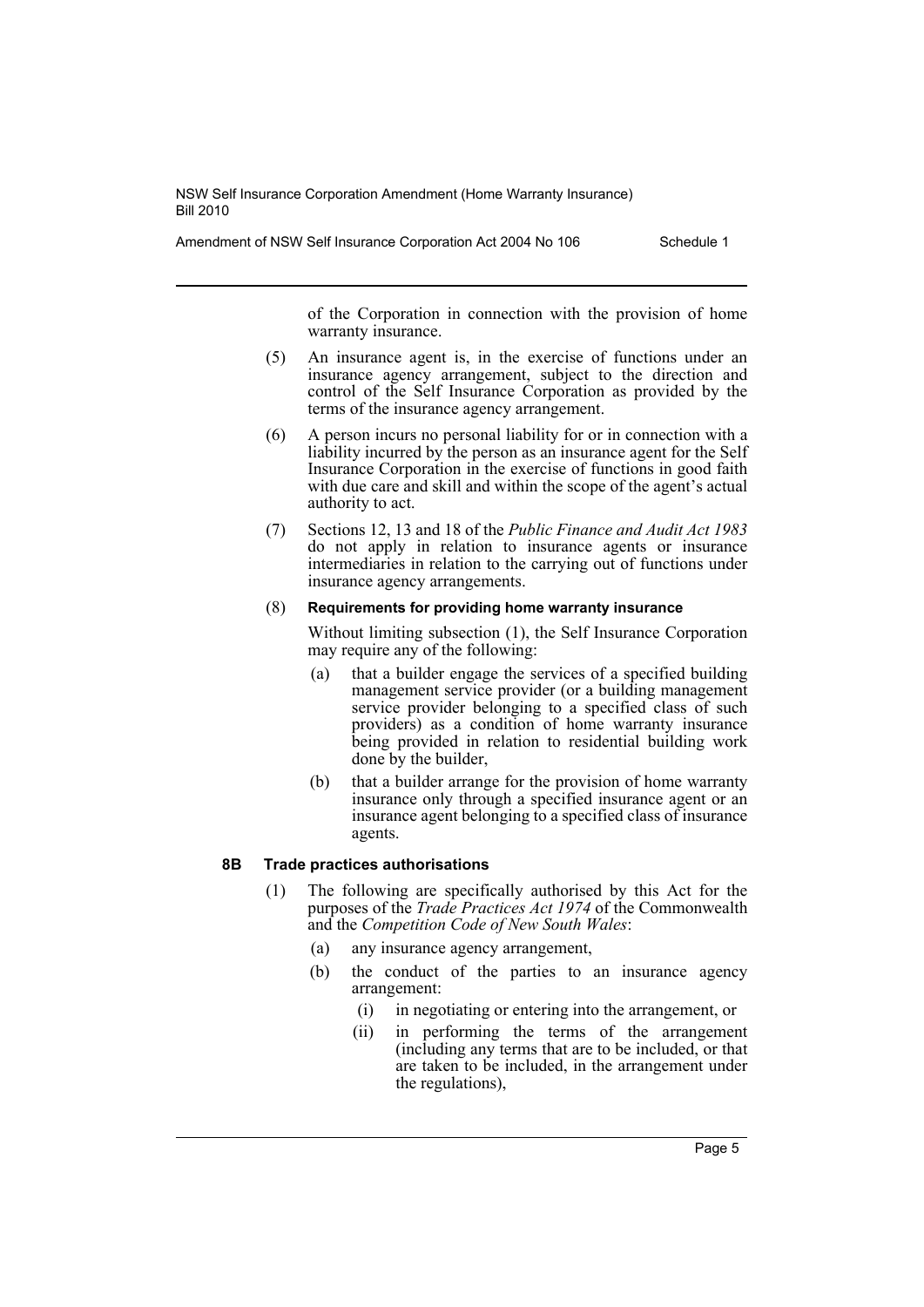Schedule 1 Amendment of NSW Self Insurance Corporation Act 2004 No 106

- (c) any contract, agreement or other arrangement between a building management service provider and the Self Insurance Corporation concerning the provision of services to builders that do residential building work that is insured by the Corporation,
- (d) the conduct of the parties to a contract, agreement or other arrangement referred to in paragraph (c):
	- (i) in negotiating or entering into the contract, agreement or other arrangement, or
	- (ii) in performing the terms of the contract, agreement or other arrangement,
- (e) any requirement of the Self Insurance Corporation of a kind referred to in section 8A (8) and any conduct of a person in relation to whom the requirement is imposed in complying with the requirement.
- (2) Subsection (1) extends to any contract, agreement or other arrangement that, by operation of clause 4 of Schedule 1, becomes:
	- (a) an insurance agency arrangement, or
	- (b) a contract, agreement or other arrangement between a building management service provider and the Self Insurance Corporation concerning the provision of services to builders that do residential building work that is insured by the Corporation.

**Note.** Clause 4 of Schedule 1 provides for certain contracts, agreements or other arrangements entered into by the Minister for or on behalf of the Crown before the commencement of section 8A to become contracts, agreements or other arrangements to which the Self Insurance Corporation is a party instead of the Crown.

(3) Anything authorised to be done by this section is authorised only to the extent to which it would otherwise contravene Part IV of the *Trade Practices Act 1974* of the Commonwealth or the *Competition Code of New South Wales*.

# **[5] Part 4, Division 1, heading**

Insert before section 11:

# **Division 1 Self Insurance Fund**

#### **[6] Section 11 Self Insurance Fund**

Omit "the Self Insurance Corporation" from section 11 (1) (c). Insert instead "the Fund".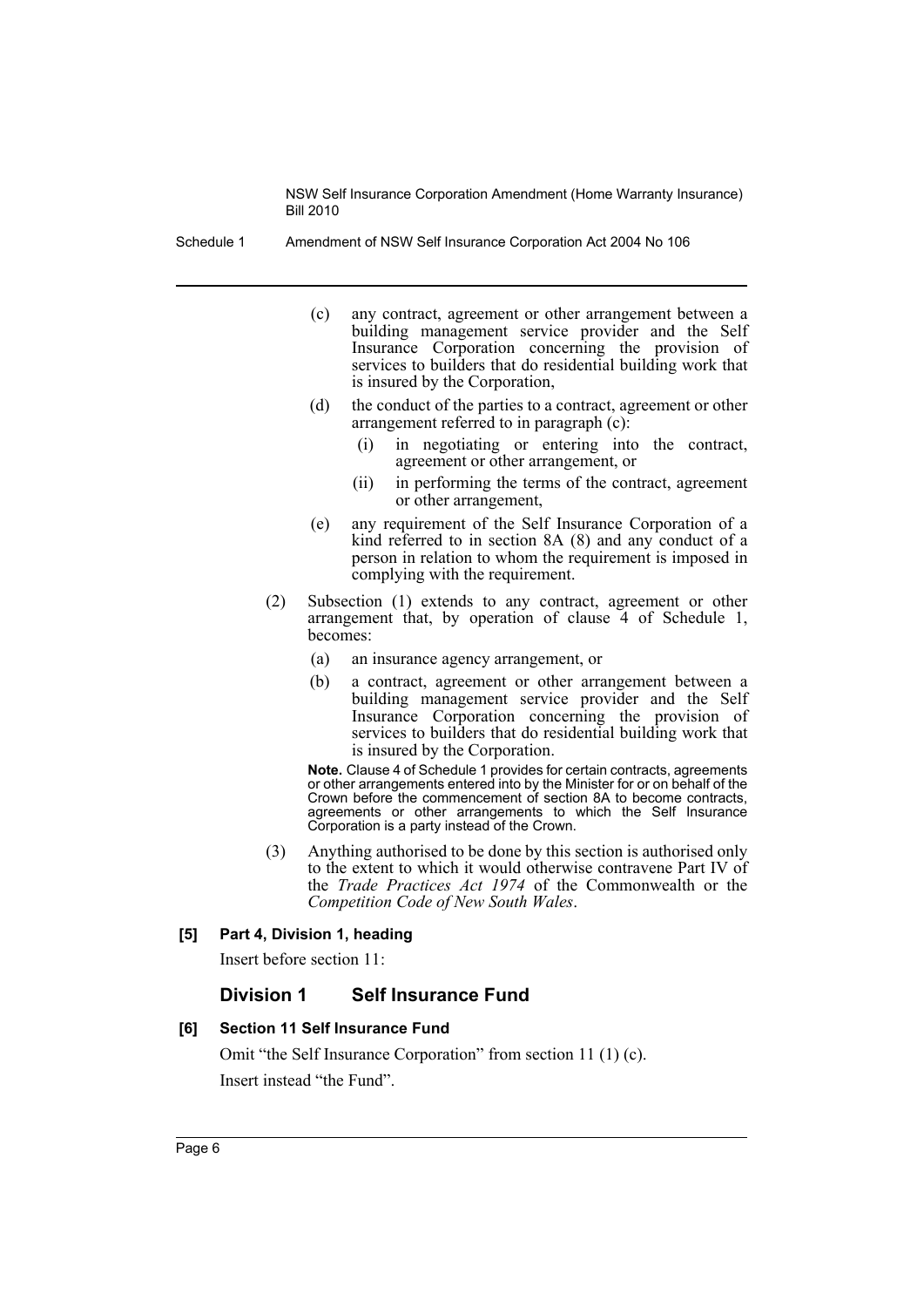Amendment of NSW Self Insurance Corporation Act 2004 No 106 Schedule 1

# **[7] Section 11 (1) (f)**

Insert "(except any money that is payable into the Home Warranty Insurance Fund)" after "other source".

# **[8] Section 11 (2)**

Insert "(except its functions in relation to the provision of home warranty insurance and the management of the Home Warranty Insurance Fund)" after "its functions".

# **[9] Section 11 (3)**

Insert "(except expenditures incurred in connection with the provision of home warranty insurance or the operation of the Home Warranty Insurance Fund)" after "Self Insurance Corporation".

# **[10] Section 12, heading**

Omit "**Fund**". Insert instead "**Self Insurance Fund**".

# **[11] Part 4, Division 2**

Insert after section 12:

# **Division 2 Home Warranty Insurance Fund**

# **12A Home Warranty Insurance Fund**

- (1) There is to be established in the Special Deposits Account a Home Warranty Insurance Fund (*the Fund*).
- (2) The following are to be paid into the Fund:
	- (a) all money received by the Self Insurance Corporation as insurance premiums for home warranty insurance that it provides,
	- (b) all money received by the Self Insurance Corporation from re-insurers in connection with home warranty insurance that it provides,
	- (c) all money recovered by the Self Insurance Corporation by the exercise of any right of subrogation or other right of recovery in connection with home warranty insurance that it provides,
	- (d) all money received under any security, guarantee or recourse held by the Self Insurance Corporation in respect of any policies for home warranty insurance that it has issued,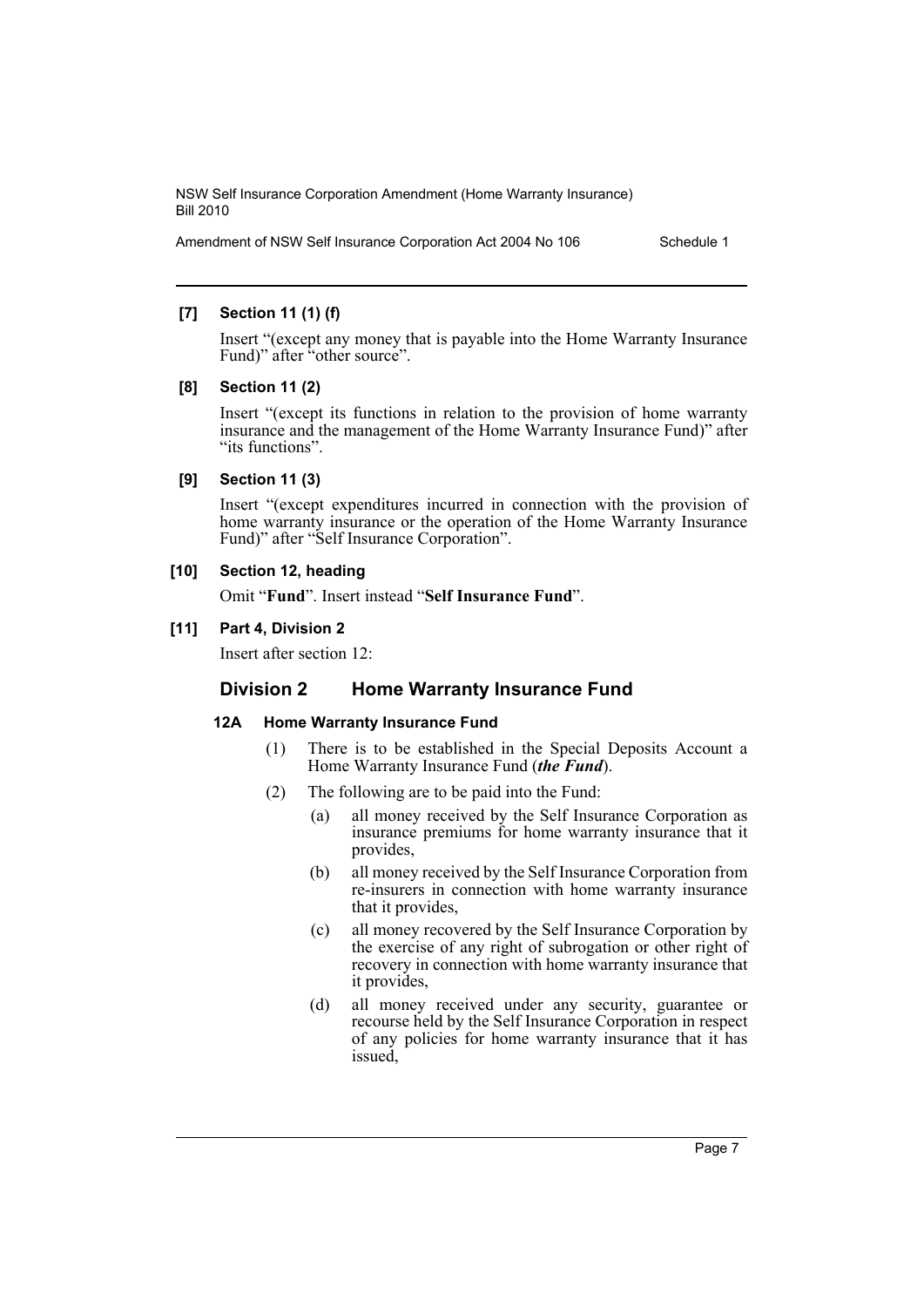Schedule 1 Amendment of NSW Self Insurance Corporation Act 2004 No 106

- (e) all money advanced to the Fund by the Minister or appropriated by Parliament for the purposes of the Fund,
- (f) the proceeds of the investment of money in the Fund,
- (g) all money directed or authorised to be paid into the Fund by or under this or any other Act.
- (3) Money may be paid from the Fund for any of the following purposes:
	- (a) the payment of claims made under any home warranty insurance provided by the Self Insurance Corporation,
	- (b) the payment of the costs (including disbursements and commissions) of risk management, actuarial, agency, brokerage, legal and other services provided in connection with the administration of the home warranty insurance business of the Self Insurance Corporation,
	- (c) the payment of amounts required to meet administrative expenses in relation to the Fund,
	- (d) the payment into the Consolidated Fund of any amount that the Self Insurance Corporation considers (after applying an appropriate prudential margin) to be surplus to the requirements of the Fund from time to time to repay (whether in whole or in part) any money previously advanced to the Fund by the Minister or appropriated by Parliament for the purposes of the Fund,
	- (e) the payment of any other amounts directed or authorised to be paid from the Fund by or under this or any other Act.

#### **12B Investment of money in Home Warranty Insurance Fund**

The Self Insurance Corporation may invest money in the Home Warranty Insurance Fund:

- (a) in the manner authorised by or under the *Public Authorities (Financial Arrangements) Act 1987*, or
- (b) if that Act does not confer power on the Self Insurance Corporation to invest the money, in any other manner approved by the Minister.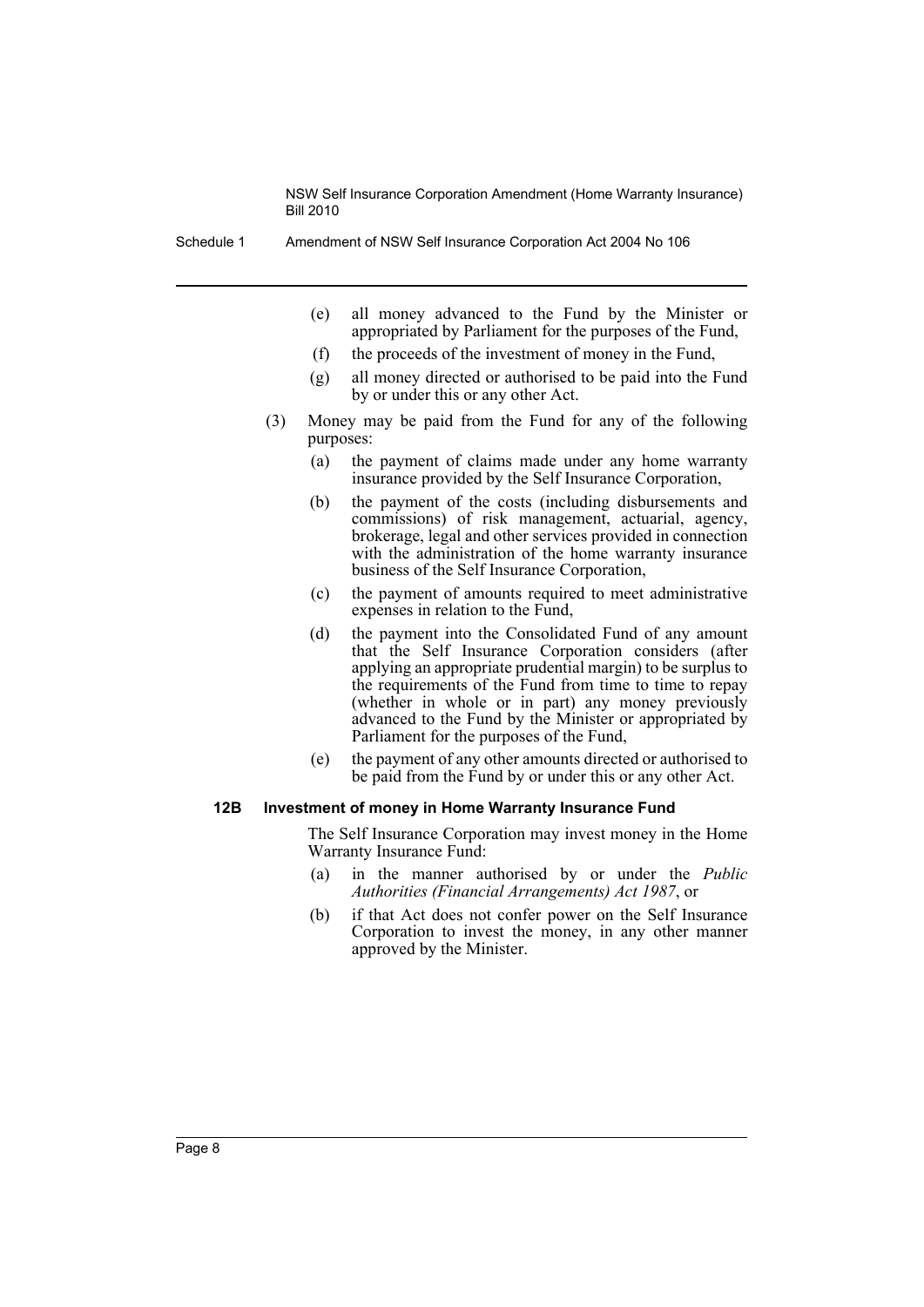Amendment of NSW Self Insurance Corporation Act 2004 No 106 Schedule 1

#### **[12] Section 13 Regulations**

Insert after section 13 (1):

- (1A) Without limiting subsection (1), the regulations may make provision for or with respect to the following:
	- (a) the making and keeping of records by insurance agents and insurance intermediaries (or former insurance agents and former insurance intermediaries) and the giving of access to those records by such agents or intermediaries (or former agents or former intermediaries),
	- (b) the obligations of insurance agents and insurance intermediaries (or former insurance agents and former insurance intermediaries) with respect to confidentiality and disclosure of information (including personal information),
	- (c) the ownership, custody and control of records and other documents made and kept, or received and kept, by insurance agents and insurance intermediaries (or former insurance agents and former insurance intermediaries),
	- (d) any other conduct of insurance agents and insurance intermediaries (including the monitoring of their conduct) in their capacities as agents and intermediaries,
	- (e) the conduct of building management service providers (including the monitoring of their conduct) in relation to builders who do residential building work that is insured by the Self Insurance Corporation,
	- (f) without limiting paragraphs (a)–(e)—standard terms concerning the provision of home warranty insurance by or on behalf of the Self Insurance Corporation that are to be included, or that are taken to be included, in insurance agency arrangements or in contracts, agreements or other arrangements between insurance agents and insurance intermediaries.
- (1B) Regulations made for the purposes of subsection (1A) (f) may extend to contracts, agreements or other arrangements entered into before the regulations commence.

#### **[13] Schedule 1 Savings, transitional and other provisions**

Insert at the end of clause 1 (1):

*NSW Self Insurance Corporation Amendment (Home Warranty Insurance) Act 2010*, to the extent that it amends this Act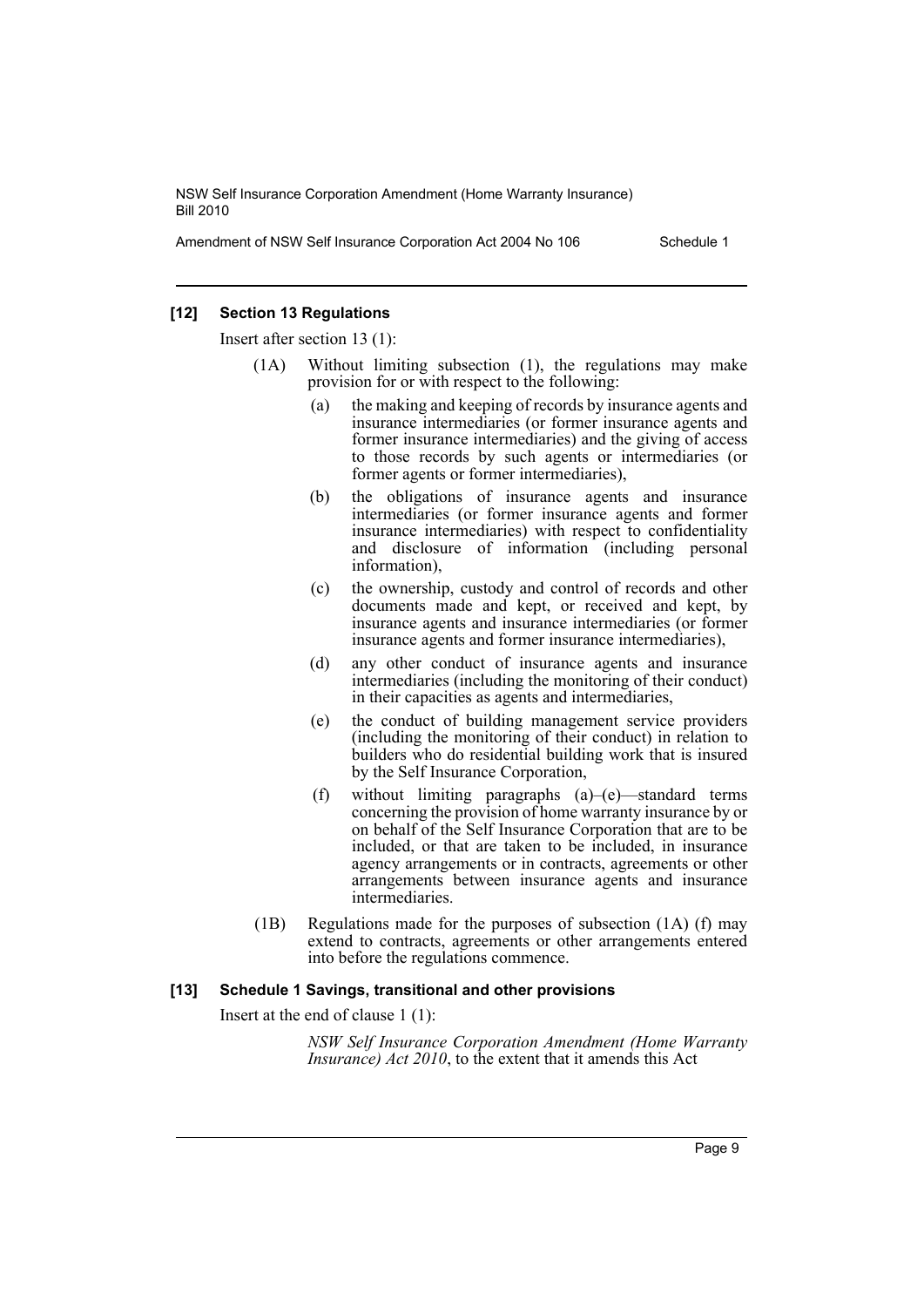Schedule 1 Amendment of NSW Self Insurance Corporation Act 2004 No 106

#### **[14] Schedule 1, Part 3**

Insert after Part 2:

# **Part 3 Provisions consequent on enactment of NSW Self Insurance Corporation Amendment (Home Warranty Insurance) Act 2010**

#### **4 Certain pre-commencement arrangements to become arrangements of Self Insurance Corporation**

- (1) This clause applies to any contract, agreement or other arrangement (a *pre-commencement arrangement*) entered into by the Minister, for or on behalf of the Crown, that:
	- (a) is entered into before the day on which section 8A of this Act (as inserted by the *NSW Self Insurance Corporation Amendment (Home Warranty Insurance) Act 2010*) commences, and
	- (b) is in force immediately before the commencement of section 8A of this Act, and
	- (c) is entered into for the purpose of enabling the Self Insurance Corporation to exercise its functions in relation to the provision of home warranty insurance when those functions are conferred on it by amendment to this Act.
- (2) A contract, agreement or other arrangement is entered into for the purpose referred to in subclause  $(1)$  (c) if:
	- (a) it is expressed to have been entered into for that purpose, or
	- (b) the Minister, by order published in the Gazette, declares it to have been entered into for that purpose.
- (3) On and from the transfer day:
	- (a) the Self Insurance Corporation becomes, by virtue of this clause and without the need for any novation, a party to each pre-commencement arrangement instead of the Crown, and
	- (b) any rights and liabilities of the Crown (*relevant rights and liabilities*) arising under, or in relation to, a pre-commencement arrangement become, by virtue of this clause, the rights and liabilities of the Self Insurance Corporation, and
	- (c) if a pre-commencement arrangement makes provision for the appointment of a person as an agent of the Self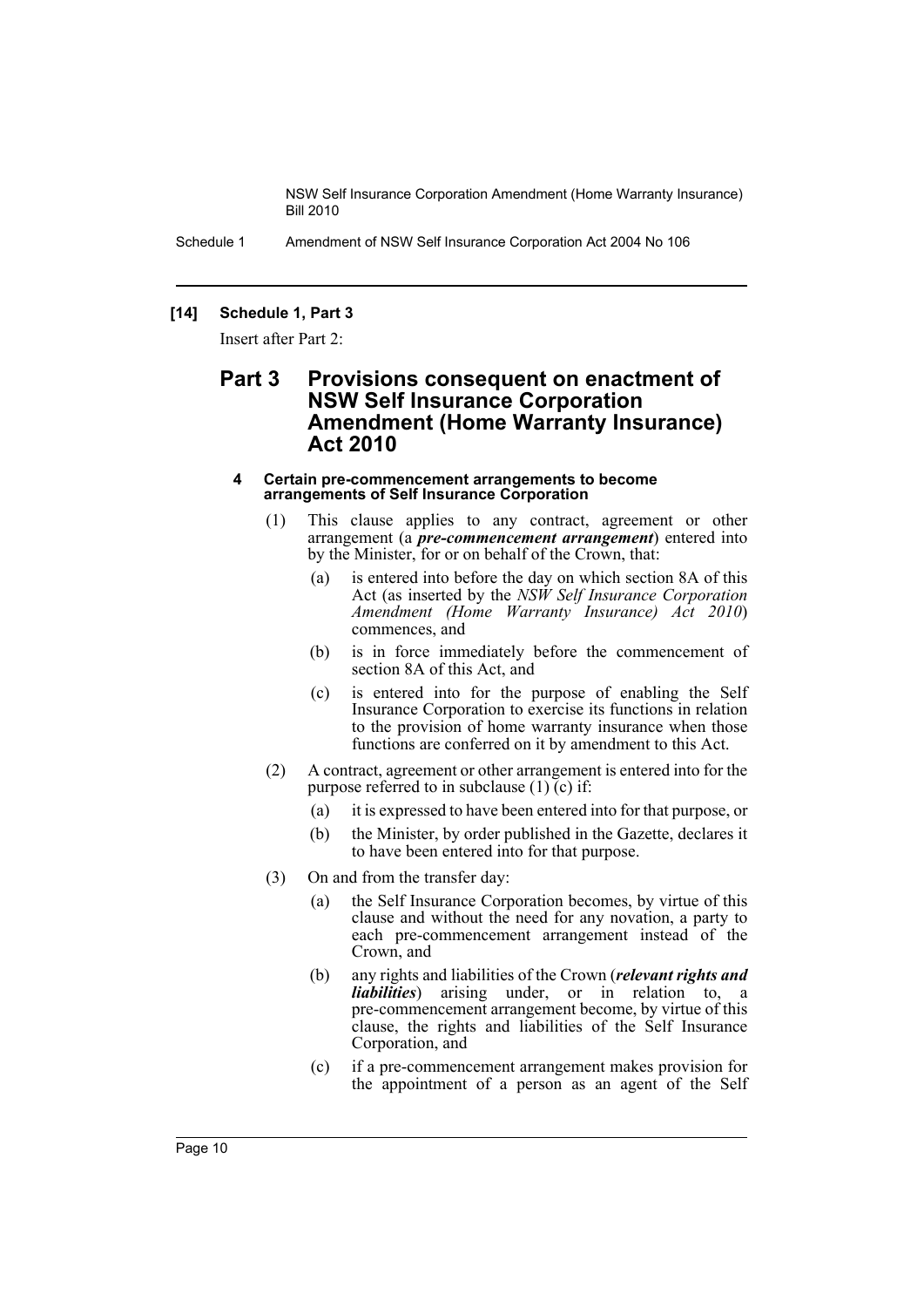Amendment of NSW Self Insurance Corporation Act 2004 No 106 Schedule 1

Insurance Corporation in relation to the provision of home warranty insurance—the person becomes an insurance agent of the Self Insurance Corporation, and the arrangement becomes an insurance agency arrangement, for the purposes of this Act, and

- (d) all proceedings relating to a pre-commencement arrangement or any relevant rights and liabilities that are pending by or against the Minister or the Crown are taken to be proceedings pending by or against the Self Insurance Corporation, and
- (e) any act, matter or thing done or omitted to be done in relation to a pre-commencement arrangement or any relevant rights and liabilities by, to or in respect of the Minister or the Crown is (to the extent that the act, matter or thing has any force or effect) taken to have been done or omitted by, to or in respect of the Self Insurance Corporation, and
- (f) any reference in a pre-commencement arrangement to the Minister or the Crown is, subject to the regulations, to be read as a reference to the Self Insurance Corporation.
- (4) The operation of this clause is not to be regarded:
	- (a) as a breach of contract or confidence or otherwise as a civil wrong, or
	- (b) as a breach of any contractual provision prohibiting, restricting or regulating the assignment or transfer of assets, rights or liabilities, or
	- (c) as giving rise to any remedy by a party to an instrument, or as causing or permitting the termination of any instrument, because of a change in the beneficial or legal ownership of any asset, right or liability, or
	- (d) as an event of default under any contract or other instrument.
- (5) In this clause:

*assets* means any legal or equitable estate or interest (whether present or future, whether vested or contingent and whether personal or assignable) in real or personal property of any description (including money), and includes securities, choses in action and documents.

*instrument* means an instrument (other than this Act) that creates, modifies or extinguishes rights or liabilities (or would do so if lodged, filed or registered in accordance with any law), and includes any judgment, order or process of a court.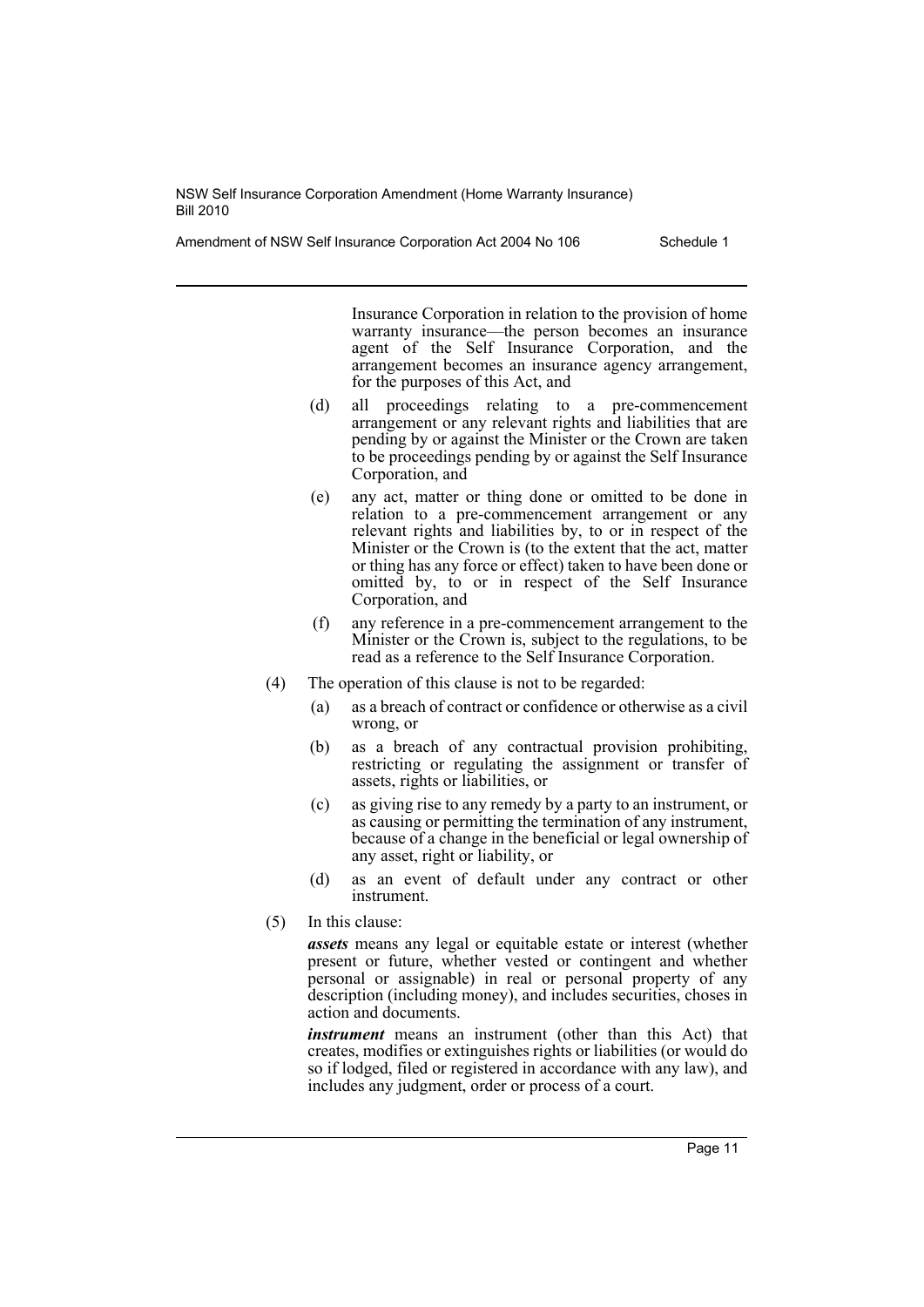Schedule 1 Amendment of NSW Self Insurance Corporation Act 2004 No 106

*liabilities* means any liabilities, debts or obligations (whether present or future, whether vested or contingent and whether personal or assignable).

*rights* means any rights, powers, privileges or immunities (whether present or future, whether vested or contingent and whether personal or assignable).

*transfer day*, in relation to a pre-commencement arrangement, means:

- (a) if the arrangement is expressed to have been entered into for the purpose referred to in subclause  $(1)$  (c)—the day on which section 8A of this Act commences, or
- (b) if the arrangement becomes a pre-commencement arrangement by virtue of a declaration made by the Minister in an order published under subclause (2) (b)—on the day on which the order is published in the Gazette or such later day as may be specified in the order (being a day that is no earlier than the day on which section 8A of this Act commences).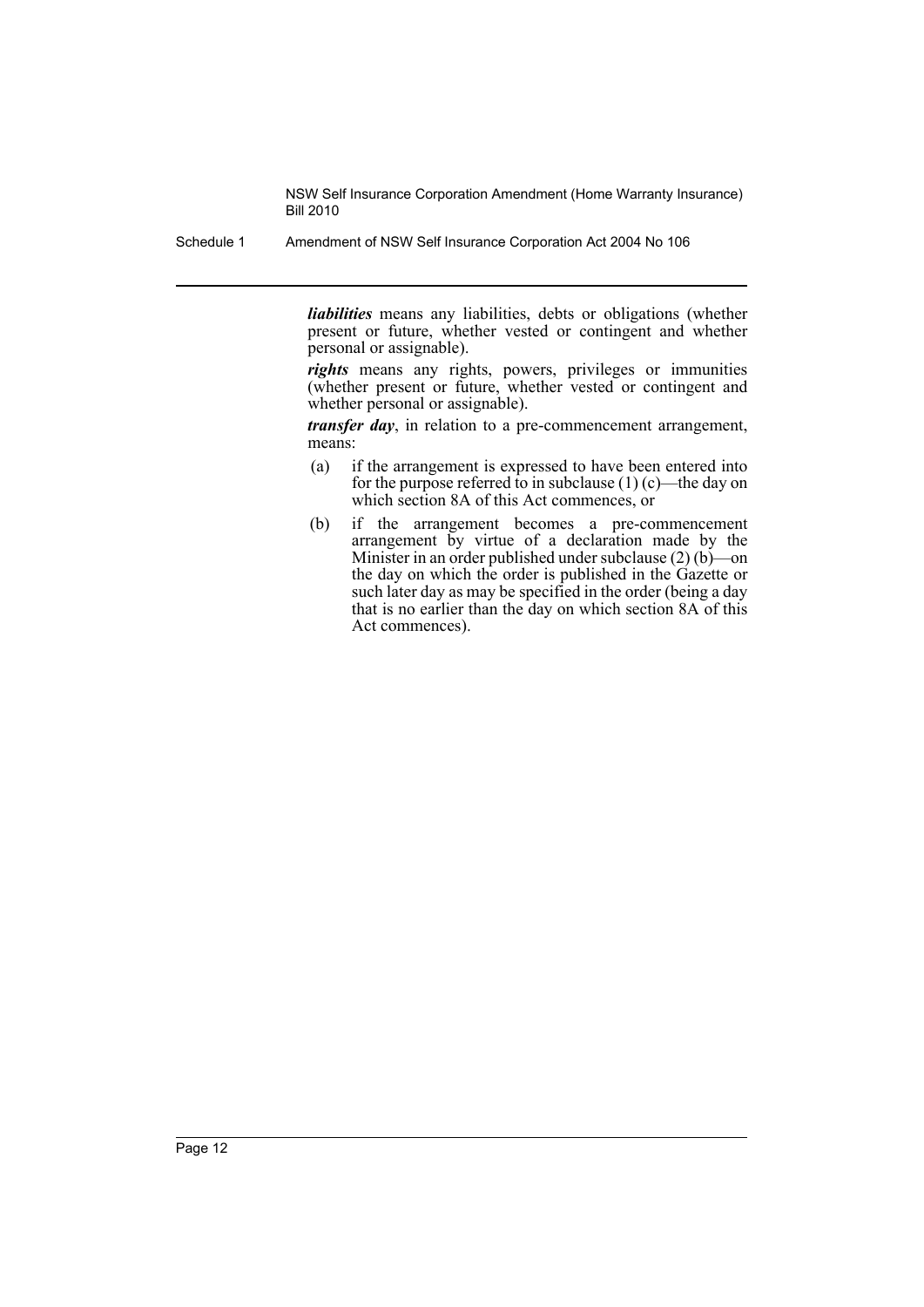Amendment of Home Building Act 1989 No 147

# <span id="page-13-0"></span>**Schedule 2 Amendment of Home Building Act 1989 No 147**

# **[1] Section 3 Definitions**

Insert in alphabetical order in section 3 (1):

*Self Insurance Corporation* means the NSW Self Insurance Corporation constituted by the *NSW Self Insurance Corporation Act 2004*.

# **[2] Section 89G Functions**

Omit section 89G (a)–(c). Insert instead:

(a) to advise the Minister on guidelines for issue under section 91A,

# **[3] Section 90 Definitions**

Omit the definition of *insurance industry deed* from section 90 (1).

# **[4] Section 91A**

Insert after section 91:

# **91A Market practice and claims handling guidelines**

- (1) The Minister may, after consultation with the Scheme Board and with the concurrence of the Minister administering the *NSW Self Insurance Corporation Act 2004*, issue guidelines with respect to appropriate market practices or claims handling procedures (or both) in connection with the provision of home warranty insurance by or on behalf of the Self Insurance Corporation.
- (2) The Minister may, from time to time, amend or revoke guidelines issued under this section.
- (3) Guidelines issued under this section, or amendments to such guidelines, are to be published in the Gazette and take effect from the date of publication or such later date as may be specified in the guidelines or amendments.

# **[5] Section 102 General requirements for insurance**

Omit "an insurer approved by the Minister" from section 102 (2). Insert instead "the Self Insurance Corporation".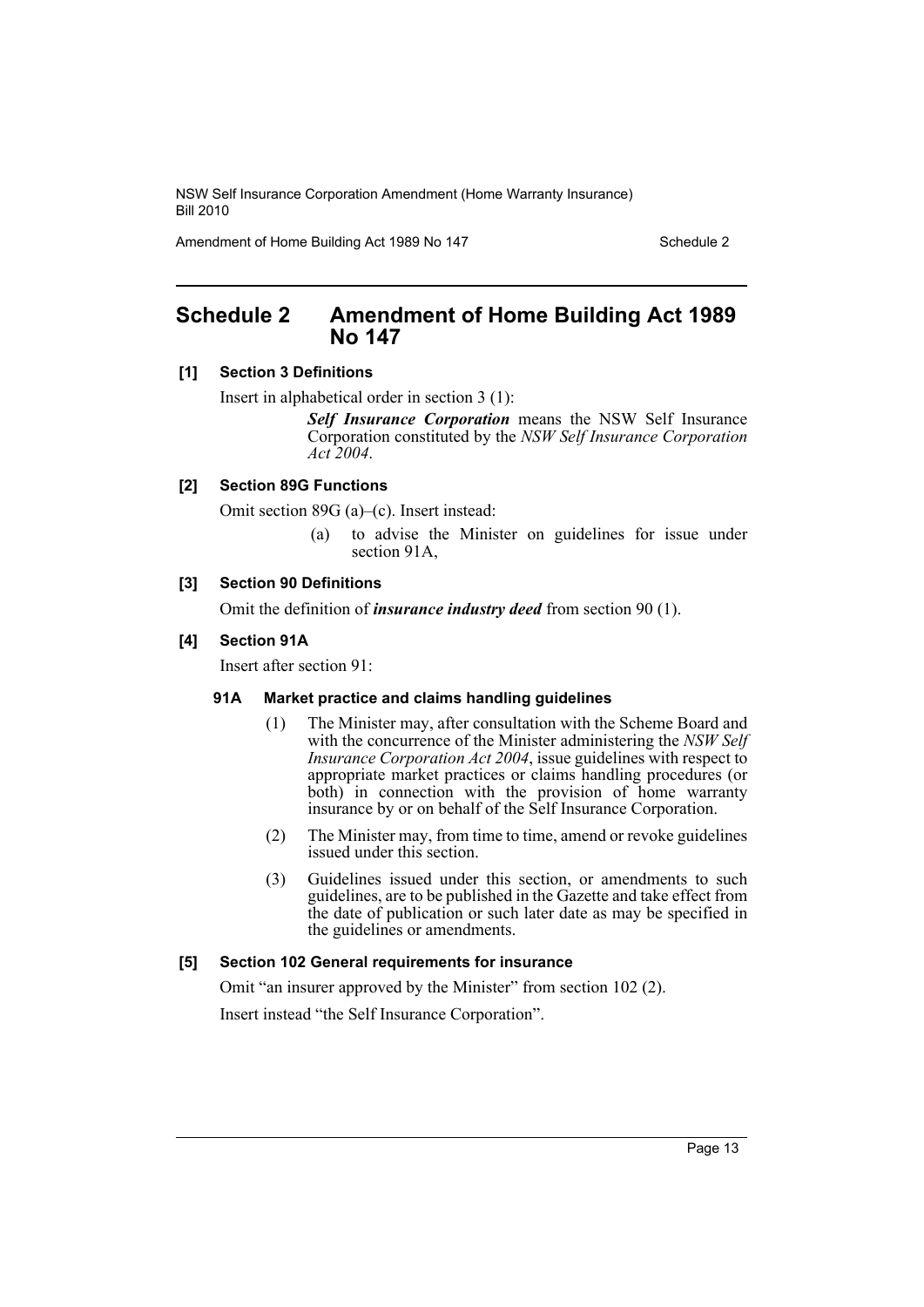Schedule 2 Amendment of Home Building Act 1989 No 147

#### **[6] Section 102 (2)**

Insert at the end of the subsection:

**Note.** The Self Insurance Corporation became the only insurer for the purposes of the scheme established by this Part on and from the day on which this subsection was amended by the *NSW Self Insurance Corporation Amendment (Home Warranty Insurance) Act 2010*. See Part 17 of Schedule 4 for savings and transitional provisions relating to the transition from the previous scheme involving home warranty insurance issued by approved insurers to the new scheme under which all insurance is to be issued by the Self Insurance Corporation.

#### **[7] Sections 102A and 103A–103AD**

Omit the sections.

#### **[8] Section 103F Interpretation**

Omit the definition of *insurer* from section 103F (1). Insert instead:

*insurer* means an insurer that was formerly approved by the Minister under section 103A as in force at any time before its repeal by the *NSW Self Insurance Corporation Amendment (Home Warranty Insurance) Act 2010*, but does not include an insolvent insurer.

#### **[9] Section 103P Building Insurers' Guarantee Fund**

Omit section 103P (2) (e) and (3) (e).

#### **[10] Section 103P (3) (b)**

Omit "or in connection with any scheme or arrangement approved by the Minister under section 102A that is being administered by the Guarantee Corporation".

#### **[11] Schedule 4 Savings and transitional provisions**

Insert at the end of clause 2 (1):

*NSW Self Insurance Corporation Amendment (Home Warranty Insurance*) *Act 2010*, to the extent that it amends this Act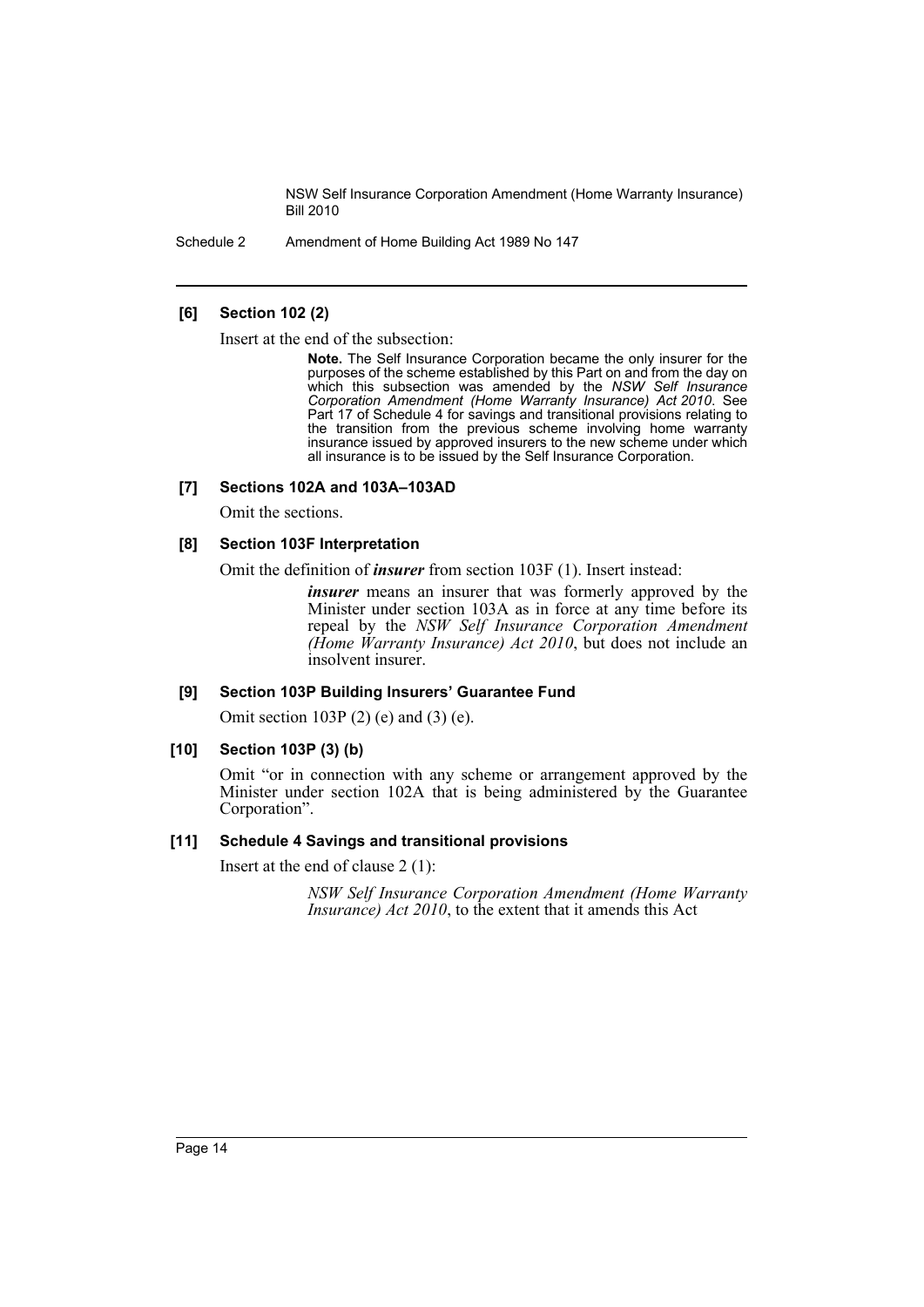Amendment of Home Building Act 1989 No 147

#### **[12] Schedule 4, Part 17**

Insert after Part 16:

# **Part 17 Provisions consequent on enactment of NSW Self Insurance Corporation Amendment (Home Warranty Insurance) Act 2010**

# **Division 1 Preliminary**

#### **88 Definitions**

In this Part:

*amending Act* means the *NSW Self Insurance Corporation Amendment (Home Warranty Insurance) Act 2010*.

*existing approved insurer* means an insurer approved by the Minister under section 103A (as in force before the new scheme day) for the purposes of Part 6 of this Act whose approval is in force immediately before the new scheme day, and includes an insurer whose approval has been suspended under section 103AA (as in force before the new scheme day).

*former approved insurer* means an insurer (other than an existing approved insurer) who was formerly an insurer approved by the Minister under section 103A (as in force before the new scheme day) for the purposes of Part 6 of this Act.

*home warranty insurance* has the same meaning as in Part 6 of this Act.

*insurance industry deed* means the agreement referred to in section 103A (5) before its repeal by the amending Act, as in force immediately before the new scheme day.

*new scheme day* means the day on which Schedule 2 [5] to the amending Act commences.

*owner-builder work* has the same meaning as in Part 6 of this Act.

*relevant approved insurer* means an existing approved insurer or former approved insurer.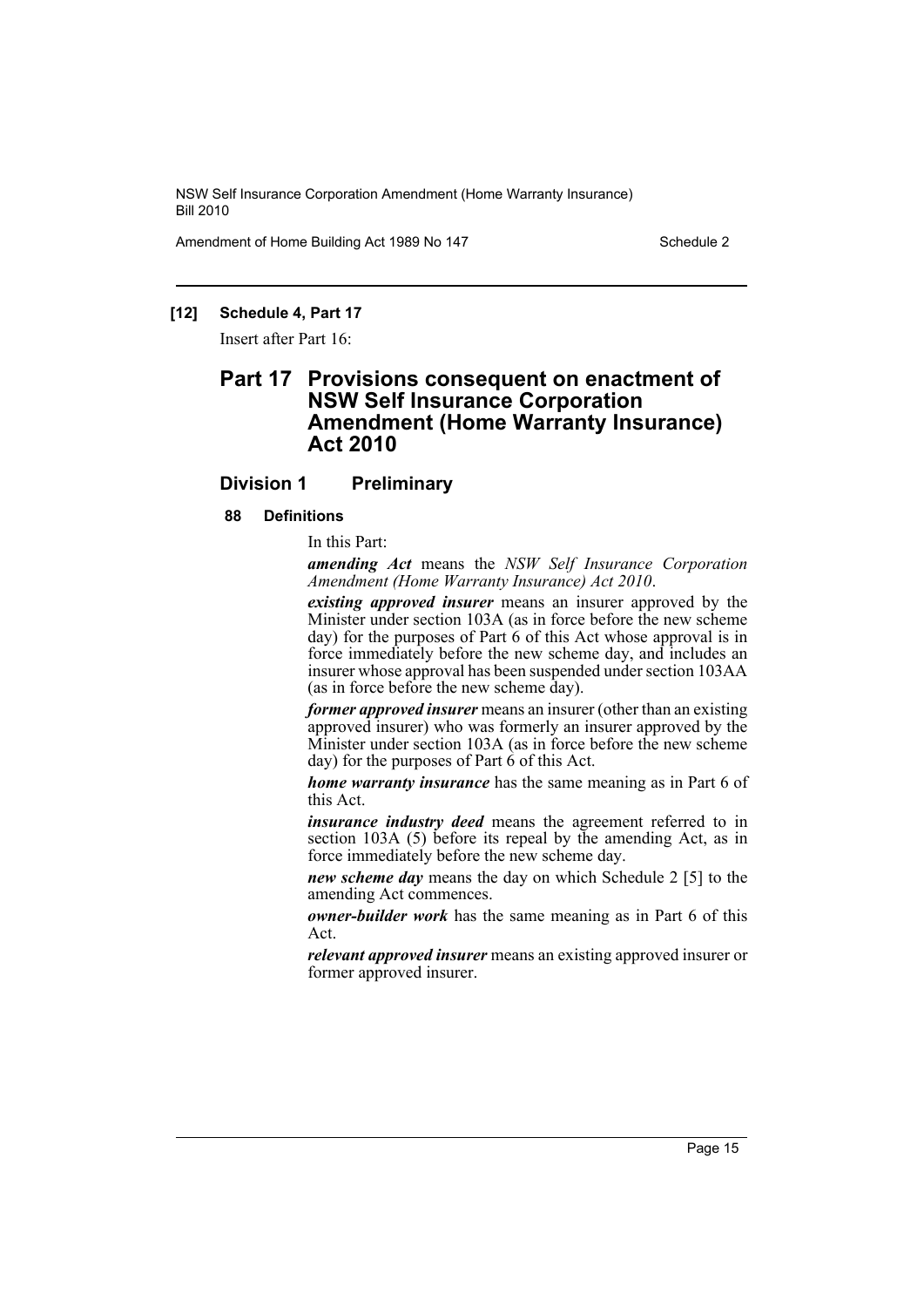Schedule 2 Amendment of Home Building Act 1989 No 147

# **Division 2 Authority to provide home warranty insurance**

#### **89 Corporation to be only home warranty insurer on and from new scheme day**

On and from the new scheme day, the Self Insurance Corporation is the only insurer authorised to issue new home warranty insurance in respect of residential building work or owner-builder work done in New South Wales.

#### **90 Existing approved insurers cease to be able to provide home warranty insurance on and from new scheme day**

- (1) On and from the new scheme day, any existing approved insurer ceases by force of this clause to be authorised to issue new home warranty insurance.
- (2) Subclause (1) extends to the issue of home warranty insurance in connection with any application for such insurance made (but for which a policy of insurance has not yet been issued) before the new scheme day.
- (3) No compensation is payable by or on behalf of the Crown to any existing approved insurer for any loss or damage arising directly or indirectly from the operation of this clause (or amendments made to this Act by the amending Act).
- (4) Accordingly, no proceedings for damages or other relief (whether grounded on the provisions of any contract or otherwise arising at law or in equity) for the purpose of obtaining compensation in respect of any such loss or damage may be instituted or maintained.
- (5) In this clause:

*compensation* includes damages or any other form of compensation (whether or not monetary).

*the Crown* means the Crown within the meaning of the *Crown Proceedings Act 1988* and includes:

- (a) the Director-General, and
- (b) any member of staff of a government Department.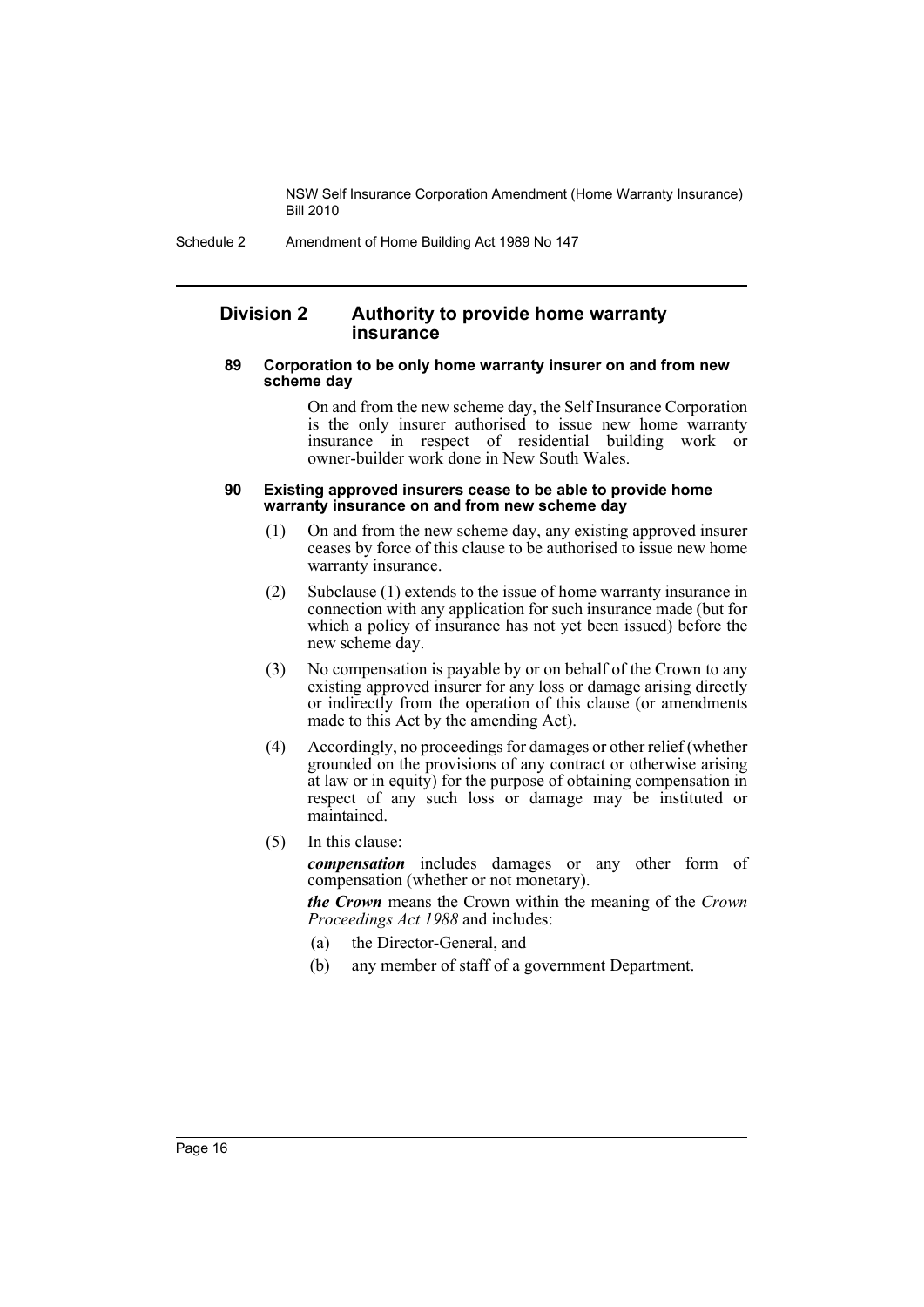Amendment of Home Building Act 1989 No 147 Schedule 2

# **Division 3 Provision of information and compliance with insurance industry deed**

**Note.** This Division re-enacts (with necessary modifications) provisions in Part 6 of this Act that were formerly applicable to relevant approved insurers under sections 103AB–103AD as conditions of their approval. Sections 103AB–103AD were repealed by the amending Act. See also clause 97 of this Schedule in relation to civil penalties for contraventions of approval conditions that occurred before the new scheme day.

#### **91 Request for information by Director-General**

- (1) A relevant approved insurer must provide to the Director-General any information about the insurance provided by the insurer under a contract of insurance entered into before the new scheme day to meet the requirements of Part 6 of this Act (as previously in force) that the Director-General requests in writing, within the time specified in the request.
- (2) Without limiting subclause (1), the information required may include information about:
	- (a) claims handling, or
	- (b) the settlement of claims, or
	- (c) particular claimants or insured persons, or
	- (d) persons licensed under this Act.
- (3) The Director-General may, with the consent of the relevant approved insurer who provided it, provide any information obtained under this clause to any other insurer (including the Self Insurance Corporation).
- (4) The annual report prepared for the Department of Services, Technology and Administration under the *Annual Reports (Departments) Act 1985*:
	- (a) must identify all occasions on which information is provided to insurers under this clause during the period to which the report relates, and
	- (b) must describe the nature of the information so provided (leaving out particulars that identify, or could lead to the identification of, any particular claimants or insured persons).

# **92 Request for information by Self Insurance Corporation**

(1) If a person has applied for home warranty insurance or has been provided home warranty insurance by the Self Insurance Corporation, the Corporation may, by notice in writing, request any relevant approved insurer to disclose to the Corporation any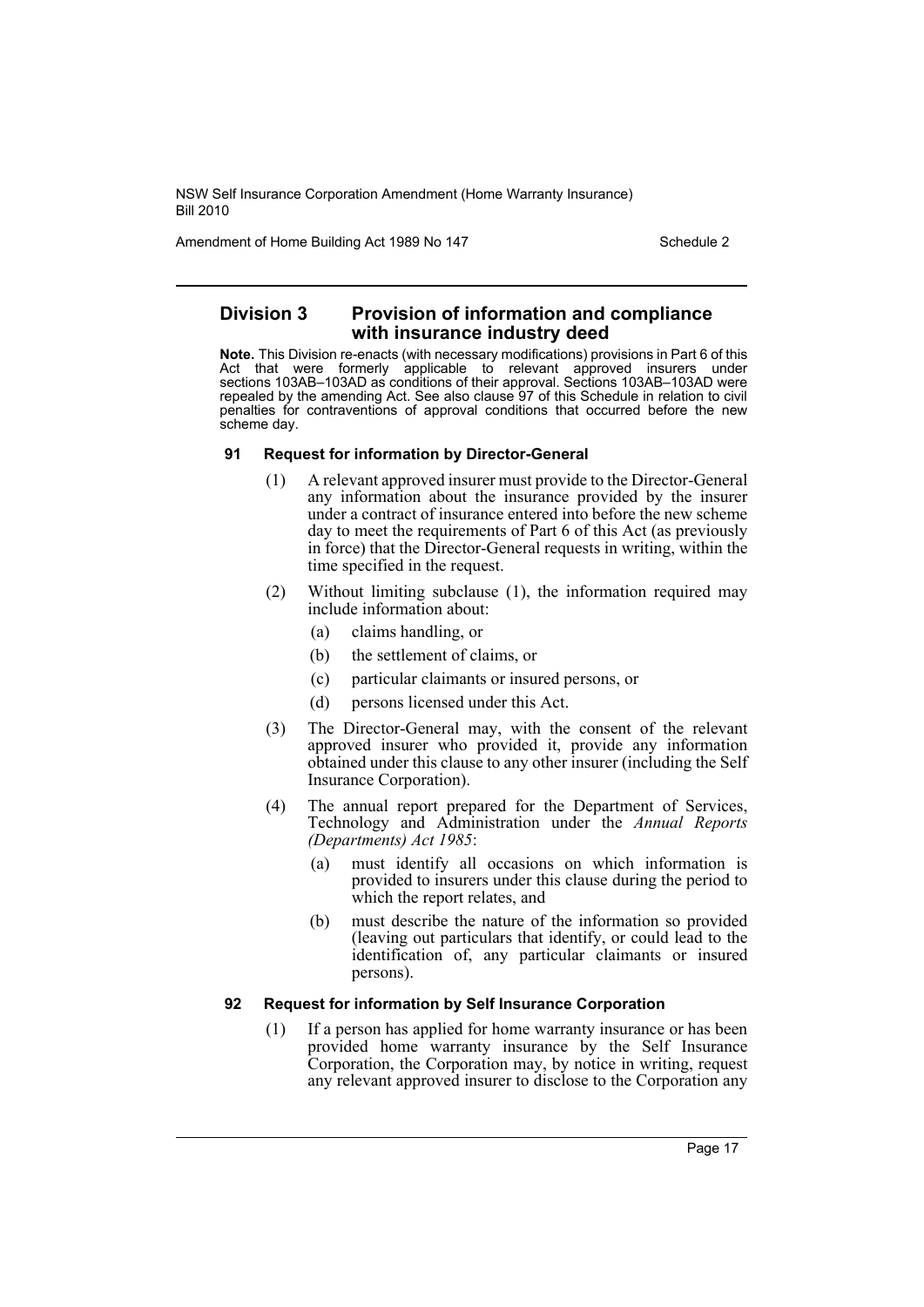Schedule 2 Amendment of Home Building Act 1989 No 147

relevant insurance information relating to the person if the Corporation has reasonable grounds to believe that:

- (a) the person made an application to the insurer for home warranty insurance before the new scheme day, or
- (b) the person was provided with home warranty insurance by the insurer before the new scheme day.
- (2) A relevant approved insurer must provide the Self Insurance Corporation with the relevant insurance information requested under subclause (1) as soon as reasonably practicable after the request is made.

(3) In this clause:

*relevant insurance information*, in relation to a person who applied to a relevant approved insurer for, or to whom a relevant approved insurer provided, home warranty insurance means:

- (a) information concerning the business, commercial, professional or financial affairs of the person that is relevant to the provision of home warranty insurance, or
- (b) information obtained in the course of an investigation of an application for such insurance, or
- (c) information concerning the home warranty insurance (if any) provided to the person.

#### **93 Continuing insurance industry deed obligations**

- (1) A relevant approved insurer must, subject to the regulations, continue to comply with the continuing insurance industry deed obligations of the insurer with respect to home warranty insurance offered or provided by the insurer before the new scheme day.
- (2) For the purposes of subclause (1), the *continuing insurance industry deed obligations* of a relevant approved insurer are:
	- (a) if the insurer is a former approved insurer—such obligations that, by virtue of clause 13.1 of the insurance industry deed, continued to be imposed on the insurer immediately before the new scheme day, or
	- (b) if the insurer is an existing approved insurer—such obligations that would, by virtue of clause 13.1 of the insurance industry deed, continued to have been imposed on the insurer had the insurer's approval been revoked by the Minister under section 103A immediately before the new scheme day.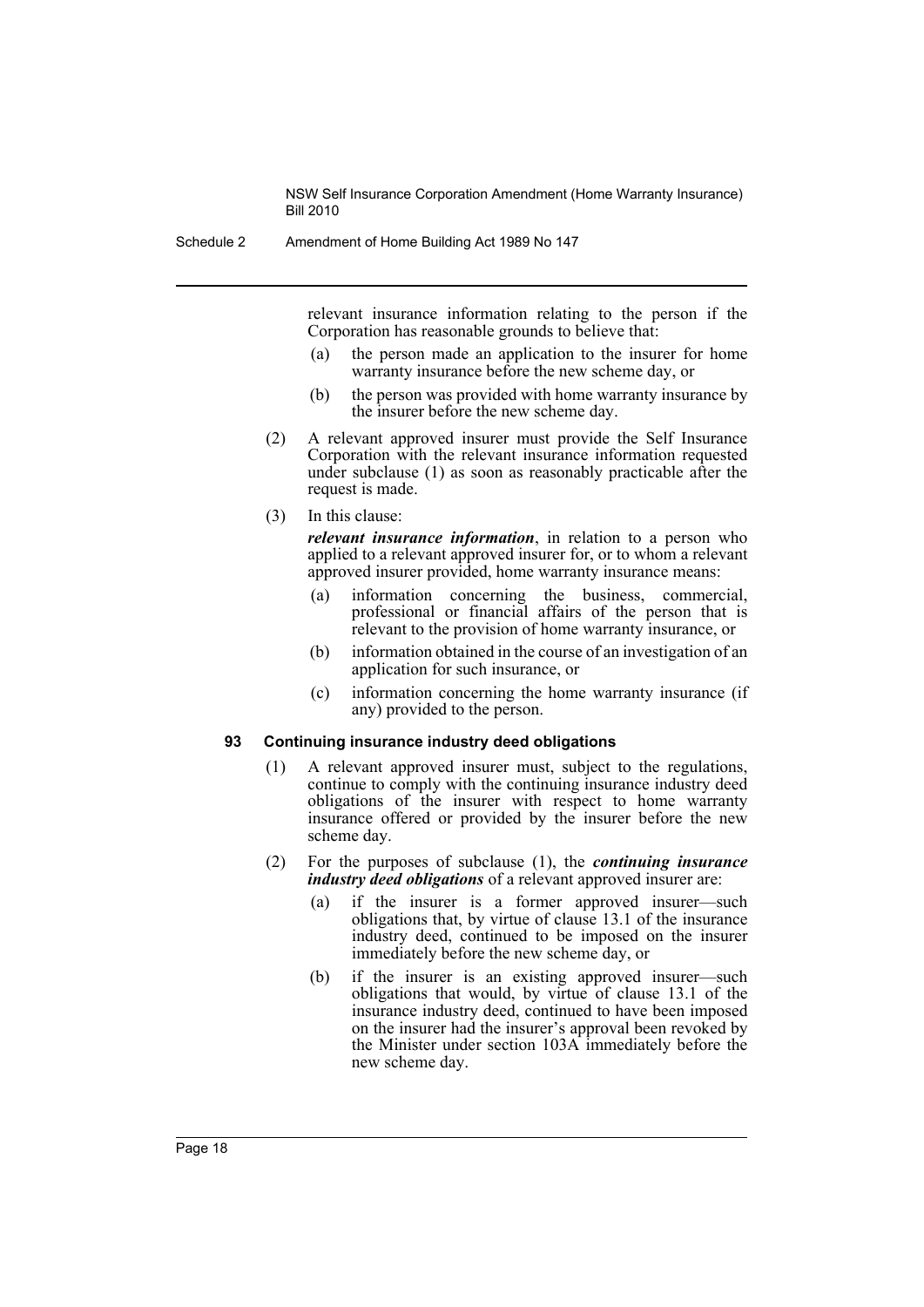Amendment of Home Building Act 1989 No 147 Schedule 2

- (3) Without limiting subclause (2), the Minister may continue to issue (or amend or revoke) Industry Guidelines in the manner contemplated by the insurance industry deed.
- (4) Any Industry Guidelines issued or amended on or after the new scheme day continue to have effect for the purposes of determining the content of the continuing insurance industry deed obligations of a relevant approved insurer.
- (5) The regulations may make provision for or with respect to the continued application of any of the continuing insurance industry deed obligations of relevant approved insurers and the modification of any such obligations.
- (6) In this clause:

*Industry Guidelines* means the industry guidelines within the meaning of the insurance industry deed.

*modification* includes addition, exception, omission or substitution.

#### **94 Request for information may extend to information obtained before new scheme day**

A request for information made under this Division may extend to information that was obtained before the new scheme day as well as to information obtained on or after that day.

#### **95 Civil penalty for contravention of requirement to provide information**

- (1) If a relevant approved insurer contravenes a requirement imposed on the insurer by or under clause 91, 92 or 93, the Minister may impose a civil penalty on the insurer concerned of an amount not exceeding \$50,000.
- (2) A civil penalty that has been imposed under this clause may be recovered by the Minister in a court of competent jurisdiction as a debt due to the Director-General.
- (3) A civil penalty that is paid or recovered is payable into the Consolidated Fund.

# **96 Protection from liability**

(1) A relevant approved insurer requested to provide information under this Division is required or authorised to disclose the information despite section 121 or any other law of this or any other jurisdiction with respect to the privacy of such information that would otherwise prohibit that disclosure.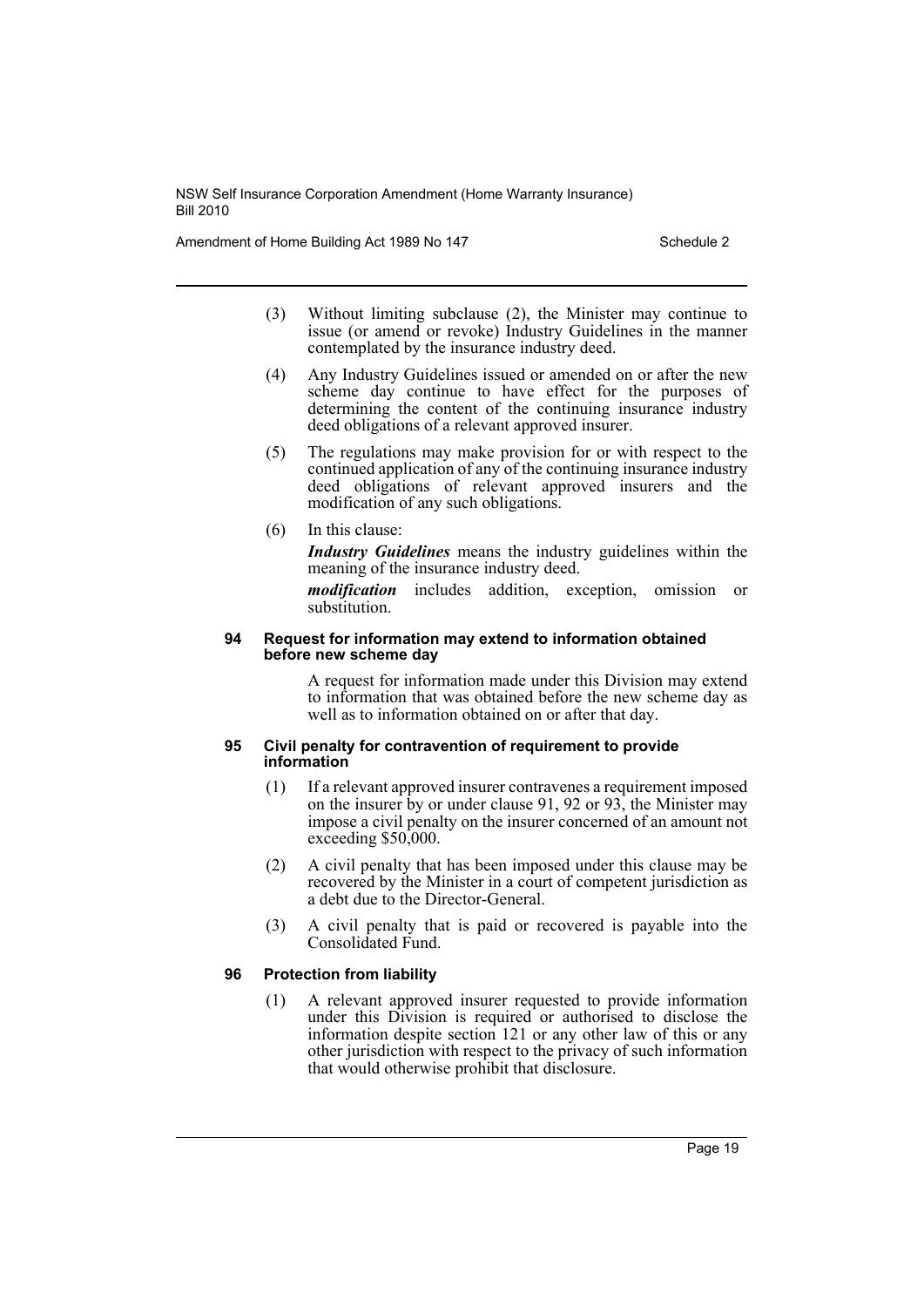Schedule 2 Amendment of Home Building Act 1989 No 147

(2) A relevant approved insurer is not liable for any damage caused by the provision of information under this Division to the Director-General or the Self Insurance Corporation or any other insurer.

# **Division 4 Miscellaneous**

#### **97 Civil penalties for past contraventions of approval conditions**

- (1) Section 103AB (as in force immediately before the new scheme day) continues to apply in relation to any contravention of a condition of an approval under section 103A (as in force before the new scheme day) that occurred before the new scheme day.
- (2) Subclause (1) does not authorise the Minister to take action under section  $10\overline{3}$ **AB** (as continued in force by that subclause) in relation to any contravention of a condition of an approval for which the approval of an insurer has previously been suspended or for which action has previously been taken under section 103AB.

#### **98 Effect of Part and amendments**

- (1) Nothing in this Part (or in any of the amendments made to this Act by the amending Act):
	- (a) affects the validity or enforceability of any contract of insurance entered into by a relevant approved insurer before the new scheme day, or
	- (b) without limiting section 30 of the *Interpretation Act 1987*—affects the continued application of:
		- (i) sections 92A, 92B, 99, 101, 101A, 102, 103B and 103BA in relation to contracts for home warranty insurance entered into before the new scheme day or claims made under such contracts, or
		- (ii) section 103EA in relation to applications for home warranty insurance made before the new scheme day, or
		- (iii) sections 121A and 127 in relation to matters that occurred or arose before the new scheme day, or
		- (iv) the provisions of Part 5 of the *Home Building Regulation 2004* in relation to contracts for home warranty insurance entered into before the new scheme day or claims made under such contracts.

**Note.** Section 30 of the *Interpretation Act 1987* provides that the amendment of an Act does not, among other things, affect the previous operation of the Act or anything duly suffered, done or commenced